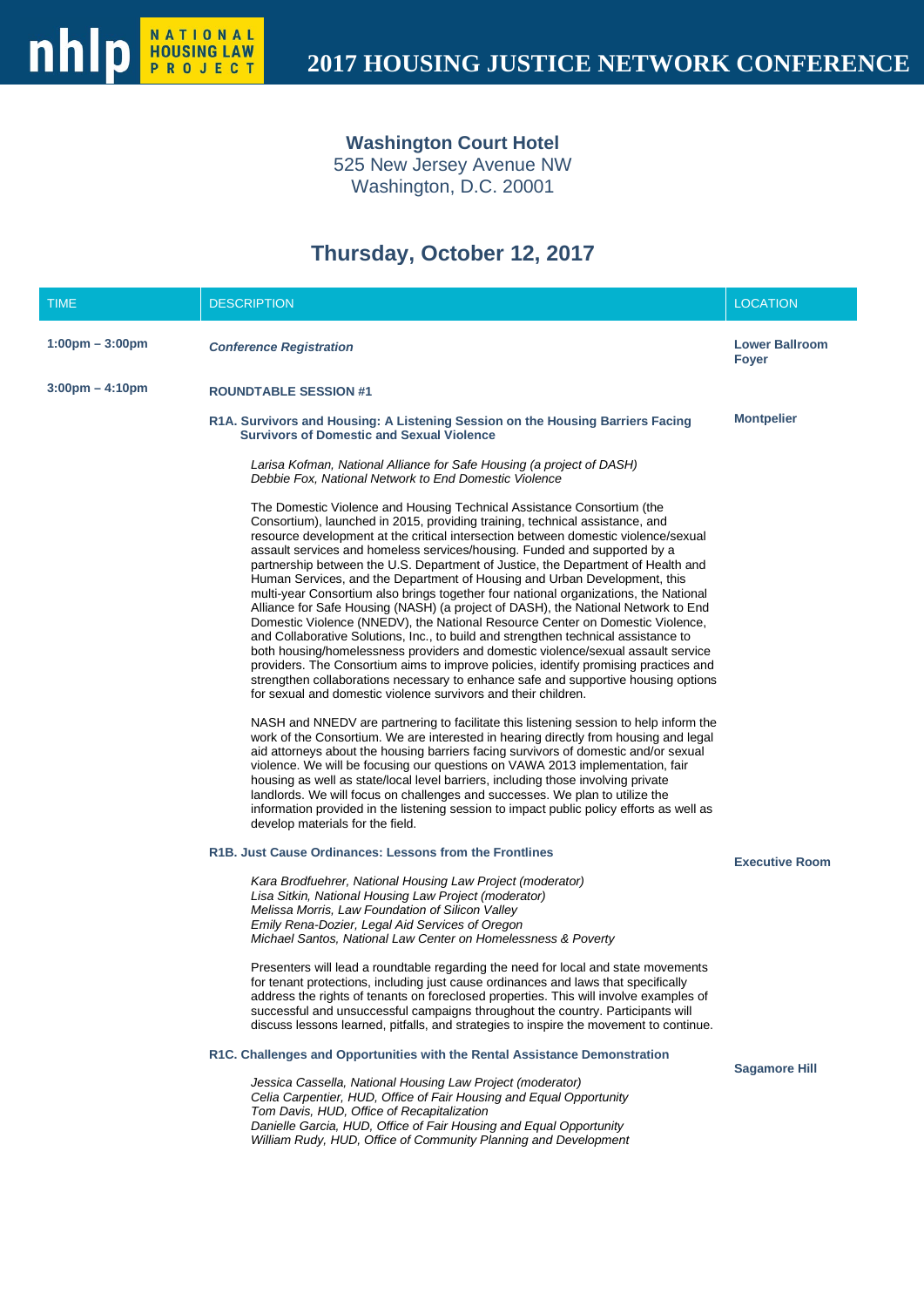After a Rental Assistance Demonstration (RAD) conversion, many challenges and questions remain for tenants and local community members. In this roundtable, staff from the HUD Office of Recapitalization, HUD Office of Fair Housing and Equal Opportunity, and HUD Office of Community Planning and Development will discuss the role each office plays in monitoring and enforcing federal RAD requirements, fair housing and civil rights laws, and relocation laws after the RAD conversion. This roundtable will also present opportunities for tenant advocates to share with HUD staff post-conversion challenges that they have faced in their local communities, and suggestions for resolution.

#### **R1D. Setting Up Successful Disparate Impact Cases**

*Renee Williams, National Housing Law Project (moderator) Chris Brancart, Brancart & Brancart*

This roundtable will focus on an important point in investigating and ultimately filing fair housing disparate impact cases as well as identifying the disparity that forms the basis of your claim. The presenter, who brings extensive fair housing litigation experience to this roundtable, will use facilitated discussion and a group exercise to help participants better understand what they need to do when building disparate impact cases.

# **4:20pm – 5:30pm ROUNDTABLE SESSION #2**

#### **R2A. Returning Home: Local Advocacy on Re-entry**

*Kate Walz, Shriver Center on Poverty Law (moderator) Ed Johnson, Oregon Law Center Emily Rena-Dozier, Legal Aid Services of Oregon*

Now more than ever, there is growing interest in advancing laws and policies to support justice-involved individuals so that they can reunite with their communities and have a place to call home. What is the role of legal aid offices in this effort? How do we do so in a way where justice-involved individuals play a central and decisionmaking role in the effort? How do we advance laws based in research about recidivism and second chances and not based in fear, politics, or compromise? Who are the allies in this effort? Come listen to local advocacy stories and experiences advancing laws to support the housing rights of justice-involved individuals. Be prepared to share your own efforts, ideas, and experiences.

#### **R2B. Language Access: Advocacy and Emerging Issues**

*Renee Williams, National Housing Law Project Ilene Jacobs, California Rural Legal Assistance* 

This roundtable invites advocates to share their advocacy experiences, victories, and challenges in advancing the housing rights of limited English proficient (LEP) populations. The facilitators of this roundtable will also discuss a series of emerging issues regarding language access in the housing context. Roundtable participants will identify potential avenues for advocacy and collaboration at the local, state, and national levels regarding LEP housing rights.

#### **R2C. Fighting Displacement with Community Lawyering: the Lawyer-Organizer Partnership**

*Jennifer Ganata, Inner City Law Center (moderator) Dagan Bayliss, Strategic Actions for a Just Economy Imani Henry, Equality for Flatbush Dianne Prado, Inner City Law Center Rob Robinson, National Economic and Social Rights Initiative Trinidad Ruiz, Los Angeles Tenants Union Ashley Werner, Leadership Counsel for Justice and Accountability*

"The objective of community lawyering is to make legal services readily available within poor and underserved communities. By working closely with community based...organizations...we are able to formulate strategies that will not only serve our clients, but also empower them with tools necessary to bring about social change."

This Roundtable will convene those interested in a community lawyering framework. We will have representatives (lawyers and organizers) from New York City, Washington D.C., and Los Angeles talk about the important relationship between organizers and lawyers. Often lawyers are taught to push policy and litigation forward without being grounded in community organizing efforts. As a result, legal professionals have a hard time building relationships with community groups. We will **Executive Room**

**Springwood**

# **Montpelier**

# **Springwood**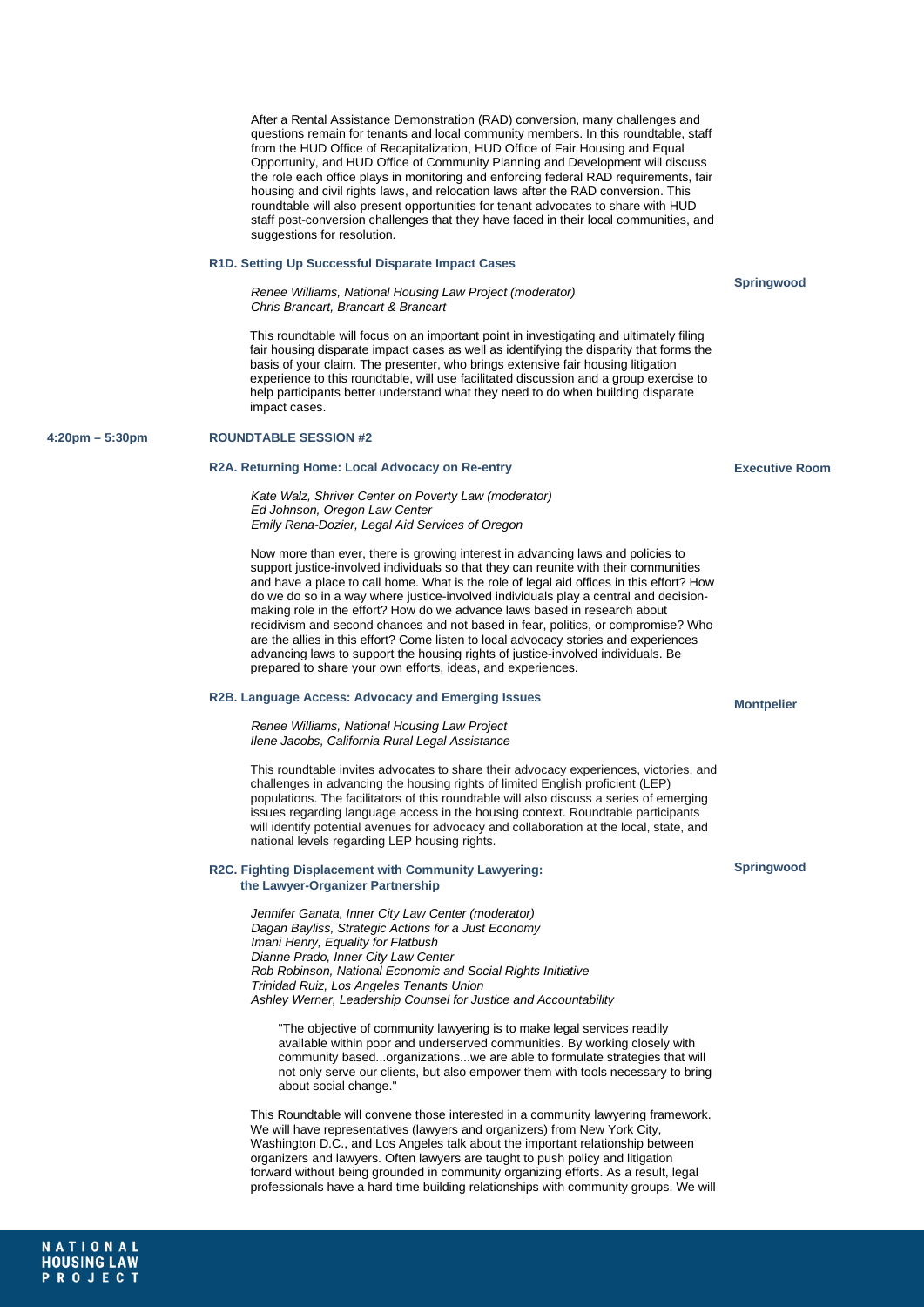discuss strategies for successful housing campaigns around displacement and gentrification as well as different obstacles that both organizers and lawyers have faced in building a housing justice movement.

**Sagamore Hill**

# **R2D. Rural Housing Preservation**

*Gideon Anders, National Housing Law Project Jessica Cassella, National Housing Law Project*

Rural Development (RD) rental housing is being lost at the rate of over 5,000 units per year. This is due to the early prepayment of the loans financing those units, foreclosures, and loan maturation. This housing is not being replaced with other affordable housing. As a result, residents are facing displacement, and rural communities are experiencing the loss of affordable housing. Preserving this housing is critical to rural communities, particularly when most prepayments do not comply with the law governing prepayment of RD rental housing loans. This roundtable will discuss how to protect residents of RD rental housing and to preserve the RD housing stock when facing prepayments and maturing mortgages.

| 6:30 <sub>pm</sub> | Mixer and Networking Event - The Dubliner, 4 F Street NW |  |
|--------------------|----------------------------------------------------------|--|
|                    |                                                          |  |

| <b>TIME</b>         | <b>DESCRIPTION</b>                                                                                                                                                                                                                                                                                                                                                                                                                                                                                                                                                                                                                                                                                                                                                                                                                                                                                                                                                                                                                                                                                                                                                                                                                                                                                                                                                                                            | <b>LOCATION</b>       |
|---------------------|---------------------------------------------------------------------------------------------------------------------------------------------------------------------------------------------------------------------------------------------------------------------------------------------------------------------------------------------------------------------------------------------------------------------------------------------------------------------------------------------------------------------------------------------------------------------------------------------------------------------------------------------------------------------------------------------------------------------------------------------------------------------------------------------------------------------------------------------------------------------------------------------------------------------------------------------------------------------------------------------------------------------------------------------------------------------------------------------------------------------------------------------------------------------------------------------------------------------------------------------------------------------------------------------------------------------------------------------------------------------------------------------------------------|-----------------------|
| $8:00am - 8:30am$   | <b>Registration and Continental Breakfast</b>                                                                                                                                                                                                                                                                                                                                                                                                                                                                                                                                                                                                                                                                                                                                                                                                                                                                                                                                                                                                                                                                                                                                                                                                                                                                                                                                                                 | <b>Grand Ballroom</b> |
| $8:30am - 9:00am$   | Welcome                                                                                                                                                                                                                                                                                                                                                                                                                                                                                                                                                                                                                                                                                                                                                                                                                                                                                                                                                                                                                                                                                                                                                                                                                                                                                                                                                                                                       | <b>Grand Ballroom</b> |
| $9:00am - 10:30am$  | <b>Plenary #1: Housing Segregation and Government Action</b><br>Presentation by Richard Rothstein, author of The Color of Law<br>Florence Wagman Roisman, Indiana University School of Law (moderator)<br>Demetria McCain, Inclusive Communities Project<br>Barbara Samuels, ACLU of Maryland<br>Richard Rothstein's book The Color of Law, a finalist for the National Book Award, details<br>the central role that government played in creating and reinforcing housing segregation.<br>Rothstein lays out what may be the most comprehensive case of the many ways that the<br>federal, state and local governments actively created the segregated communities we live<br>with today. The presentation will be followed by a panel discussion on efforts to remediate<br>segregation in Houston and Baltimore.                                                                                                                                                                                                                                                                                                                                                                                                                                                                                                                                                                                           | <b>Grand Ballroom</b> |
| $10:50am - 12:20pm$ | <b>WORKSHOP SESSION #1</b><br>1A. Combating Tenant Blacklisting Based on Housing Court Records:<br><b>A Survey of Approaches</b><br>Esme Caramello, Harvard Legal Aid Bureau (moderator)<br>Eric Dunn, Virginia Poverty Law Center<br>James Fishman, Fishman Rozen, LLP<br>Jith Meganathan, Western Center on Law & Poverty<br>Having a housing court record – a publicly accessible history of having sued or been<br>sued by a landlord – can be a serious impediment to finding housing. Tenant<br>screening bureaus and credit reporting agencies use court dockets to develop<br>ratings that impact tenants' ability to access housing and credit for years. This is<br>often at tenants' expense and usually occurs without any real opportunity to identify<br>and correct errors in the reports. Moreover, as courts increasingly make landlord-<br>tenant case information available on their websites, landlords can now often run<br>quick, free searches on their own and simply deny tenants housing based on the few<br>(sometimes inaccurate or misleading) facts they find online. Blacklisting of this sort<br>limits not only access to housing but also access to justice, as tenants justifiably fear<br>losing future housing opportunities if they press their rights in court. In this session,<br>advocates from around the country will share the diverse strategies they have used | <b>Springwood</b>     |

# **Friday, October 13, 2017**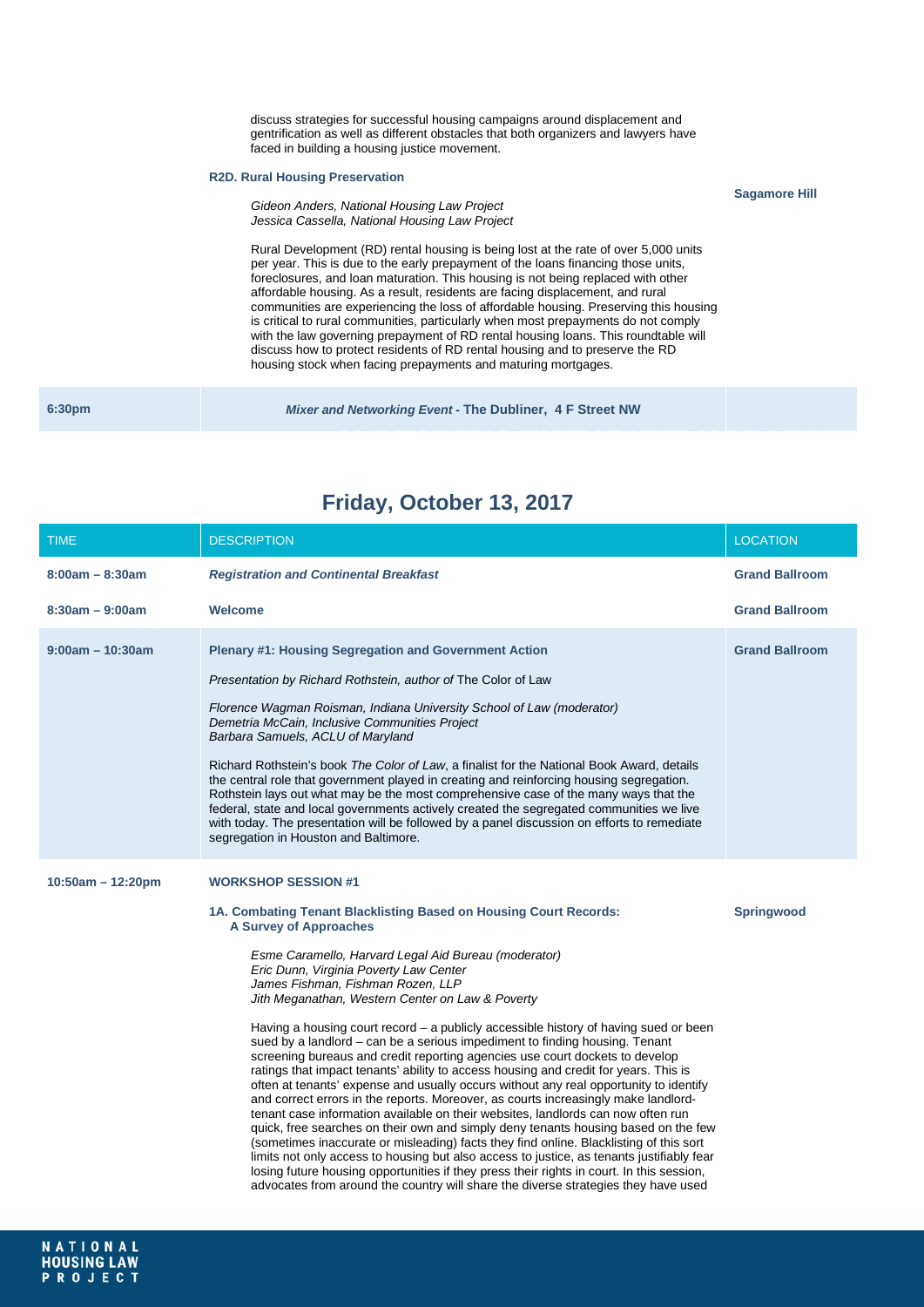to tackle this problem, from legislative limits on the information that courts make public to fair housing litigation against landlords whose screening practices have a disparate impact on tenants in protected classes. Participants will have the opportunity to share their own local challenges and brainstorm strategies that might work in their jurisdictions.

# **1B. Don't Shut Me Out: Accessible Housing for People with Disabilities**

**Montpelier**

*Michael Allen, Relman, Dane, & Colfax (moderator & presenter) Jeffrey Dillman, Legal Aid of North Carolina David Prater, Disability Rights of Maryland Dominic Radcliff, named plaintiff in* Ripley v. HAPGC

Even though federal law requires multifamily housing to be built accessible, people with physical and sensory disabilities are shut out of the affordable housing market in most communities and often forced to live on the street, in their cars, or in segregated, institutional settings because of inadequate enforcement of federal accessibility requirements in the Fair Housing Act, the ADA, and Section 504. This problem arises in the private housing market, in public housing, and in municipal housing programs supported by CDBG, HOME, and other federal funds. This workshop will give advocates an overview of those requirements and will highlight recent successful enforcement efforts, including cases litigated by the presenters. The workshop will also include essential insight and commentary from people directly impacted by these laws.

## **1C. Advanced Low-Income Housing Tax Credit Advocacy: Federal and State Opportunities to Shape the LIHTC Program**

*Mark Schwartz, Regional Housing Legal Services (moderator & presenter) Rasheedah Phillips, Community Legal Services of Philadelphia Phil Tegeler, Poverty & Race Research Action Council*

This session is for those in the legal services community with a basic knowledge of LIHTC. It will focus on a number of advocacy issues, including, but not limited to, the innovative use of data collection to support the successful advocacy done by CLS of Philadelphia concerning good cause lease terminations, fair housing issues that impact LIHTC, including site selection, the importance of LIHTC lease addendums for tenants and advocates, and understanding advocacy possibilities with restrictive covenant agreements and long-term affordability.

# **1D. Environmental Toxins and Housing Justice: Strategies for Promoting Healthy Housing**

*Emily Coffey, Shriver Center on Poverty Law (moderator) Hannah Adams, Southeast Louisiana Legal Services Debbie Chizewer, Pritzker School of Law, Environmental Advocacy Center Steven Fischbach, Rhode Island Legal Services*

The EPA and HUD recently announced that 70% of Superfund sites are within one mile of a HUD-assisted housing complex. Even more federally-assisted housing developments are located on top of, adjacent to, or near sources of toxic pollution in the air, ground and water. Deteriorating housing conditions also pose environmental health risks. At this workshop, attorneys will hear advocacy strategies for tenants exposed to environmental hazards in federally-assisted housing. This will include how to analyze whether proximity to a Superfund site presents a public health concern; determining if environmental hazards may be present in the soil, water, or air, or inside the homes, even when EPA has not declared an area a Superfund site; understanding how other kinds of environmental pollution may affect the health of residents; ethical considerations for lawyers without scientific expertise; advocacy strategies after environmental disasters; and advocacy strategies under EPA and HUD rules and regulations and civil rights laws to advocate for tenants exposed to environmental hazards in federally-assisted housing. Learn from housing and environmental justice attorneys about how to best support your clients in housing located in areas with environmental contamination.

| $12:30 \text{pm} - 2:00 \text{pm}$ | <b>Lunch on Your Own</b>                                                                                                   |                       |
|------------------------------------|----------------------------------------------------------------------------------------------------------------------------|-----------------------|
|                                    | <b>OR</b>                                                                                                                  |                       |
| $12:30 \text{pm} - 1:30 \text{pm}$ | Talk and Go: Pre-lunch Discussion about HUD's "Rental Housing Discrimination on<br>the Basis of Mental Disabilities" Study | <b>Lower Ballroom</b> |
|                                    | Susan Ann Silverstein, AARP Foundation Litigation                                                                          |                       |

**Executive Room**

**Sagamore Hill**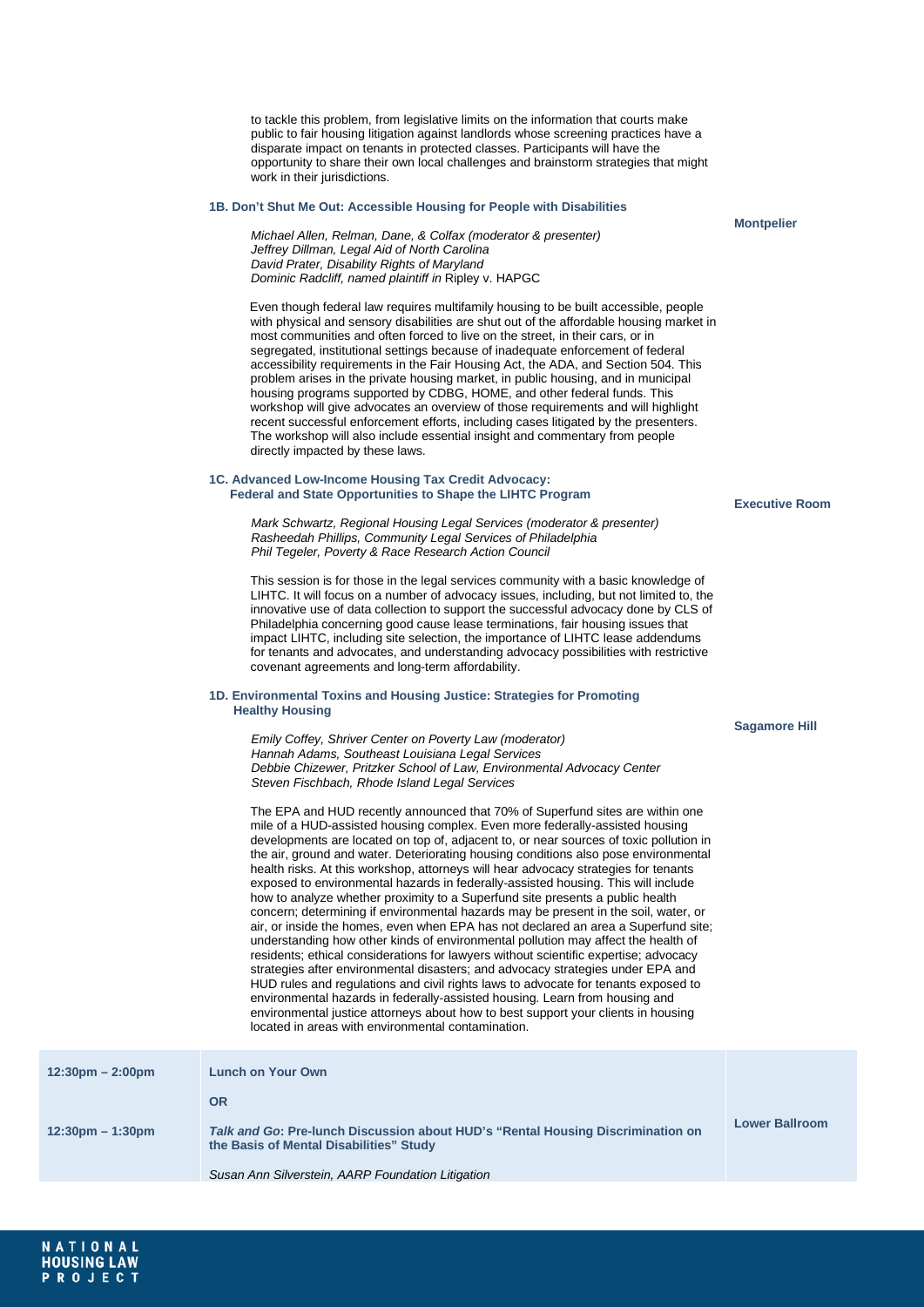Learn about and discuss the results of HUD's multi-year study to develop, conduct, and evaluate pilot testing to determine and measure rental discrimination against people with mental health disabilities. The study used rigorous paired testing methodology in e-mail, telephone, and in-person searches in multiple cities. With the help of disability activists and organizations, the study recruited and trained individuals with mental illness and intellectual and developmental disabilities to serve as testers, along with controls, using real-life scenarios, such as requests for accommodations or having a family member or friend assist with the search. The study also produced five papers using the data generated and additional research. Let's figure out how to use the study in our work.

# **2:15pm – 3:45pm WORKSHOP SESSION #2**

# **2A. Fair Market Rents: Advocacy and Implications**

*Jill E. Sowards, Legal Services of Northern California (moderator & presenter) Anne Putney, Vallejo Housing Authority*

This workshop is a how-to guide for responding to HUD's proposed or enacted Fair Market Rent (FMR) when the FMR does not reflect actual market rent in a given jurisdiction. Section 8/HCV housing assistance payments are limited by Fair Market Rents (FMRs) established by HUD for different geographic areas. In addition to the HCV program, FMRs are used to determine initial renewal rents for some expiring project based Section 8 contracts, to determine initial rents for housing assistance payment contracts in the Moderate Rehabilitation Single Room Occupancy program, and to serve as rent ceilings for rental units in the HOME Investment Partnerships program. HUD also uses FMRs in the calculation of maximum award amounts for Continuum of Care grantees and in the calculation of flat rents in Public Housing units. Advocates who identify discrepancies between HUD's proposed FMR and the actual market rent are responsible for making a request for review to HUD and then collecting and presenting current data on local market rent in order to modify the proposed FMR. Presenters will also discuss alternatives to adjusting FMRs, such as requesting a waiver, an exception payment standard, or using Small Area FMR to adjust FMRs.

# **2B. VAWA Implementation and Enforcement in an Age of Uncertainty**

*Dorinda Wider, Mid-Minnesota Legal Aid (moderator) Rachel Blake, Regional Housing Legal Services Debbie Fox, National Network to End Domestic Violence Sandra Park, American Civil Liberties Union, Women's Rights Project Rasheedah Phillips, Community Legal Services of Philadelphia Kate Walz, Shriver Center on Poverty Law*

Although HUD's final regulations implementing the Violence Against Women Reauthorization Act of 2013 (VAWA 2013) were recently issued, advocates are left to wonder what the future will be for effective VAWA implementation, further rulemaking, and the 2018 reauthorization. Presenters of this session will provide brief overviews and facilitate discussions about emerging VAWA issues, including emergency transfers, implementation in the Low-Income Housing Tax Credit program, channels for enforcement, and the reauthorization in 2018.

# **2C. Innovative Approaches to Preserving Project-based Section 8**

*Jessica Cassella, National Housing Law Project (moderator) Emily Coffey, Shriver Center on Poverty Law George Gould, Community Legal Services of Philadelphia Virginia Tallent, Legal Aid Society of Greater Cincinnati*

In this political environment, where it is highly unlikely that new financial resources will be provided to build new affordable housing units, we must rely upon preservation efforts to ensure the availability of affordable housing in our communities. But when faced with an aging housing stock and impending expiration of federal housing subsidy contracts, many risks arise that threaten the long-term affordability and preservation of critical affordable housing. This workshop will discuss preservation threats posed by troubled properties, contract opt-outs, maturing mortgages, and mortgage prepayments, as well as remedies available to protect tenants and preserve affordable housing. It will also include lessons learned and tips from tenant advocates for preserving HUD multifamily housing.

# **Montpelier**

**Executive Room**

**Springwood**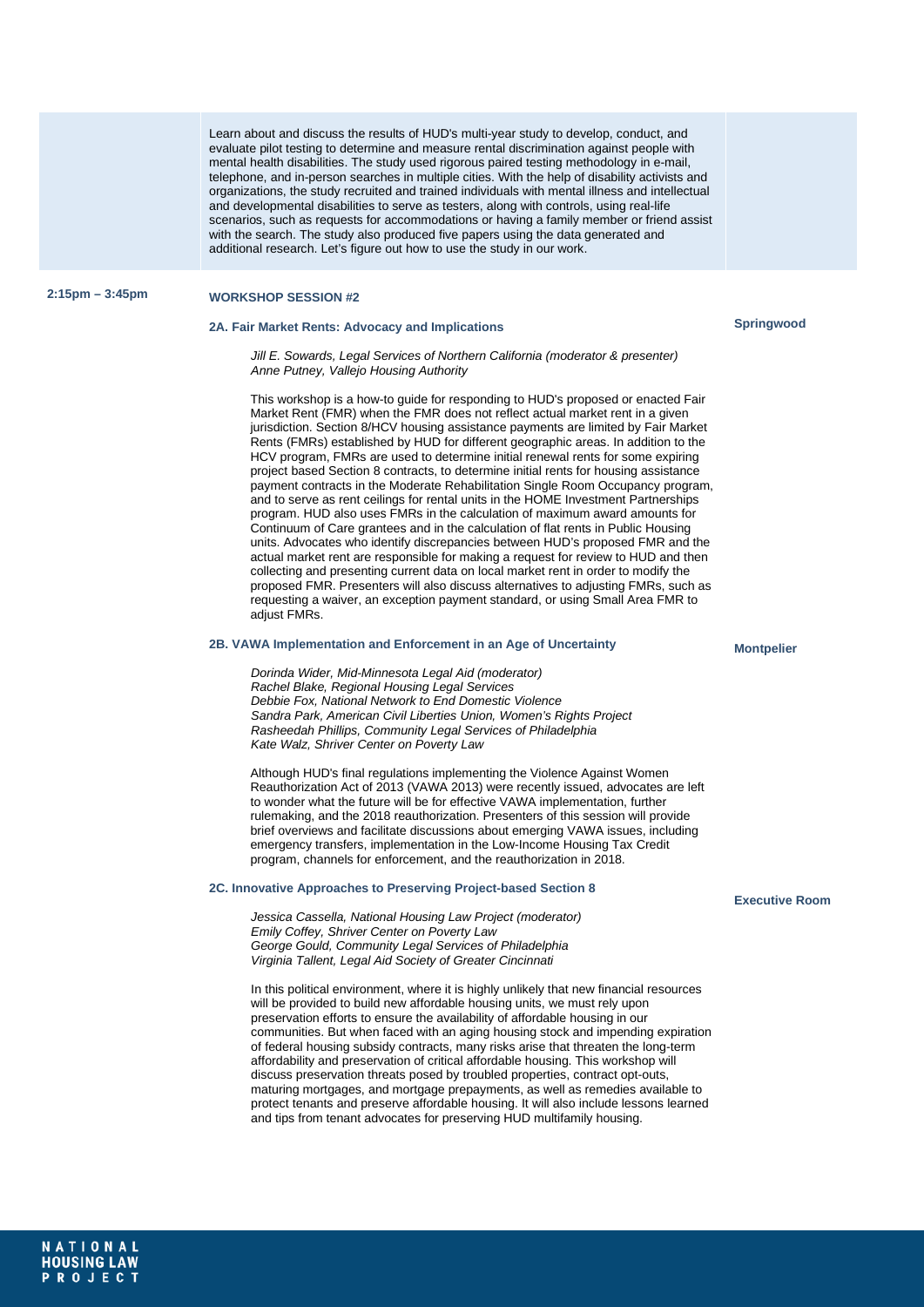#### **2D. Moving to Work Expansion and Evaluation: Policy Basics and Advocacy Tools**

*Shirley Gibson, Legal Aid Society of San Mateo County (moderator) Will Fischer, Center on Budget and Policy Priorities Cathy Hinko, Metropolitan Housing Coalition Marianne Nazzaro, HUD*

HUD's Moving To Work (MTW) demonstration program grants broad waivers to select housing authorities, enabling them to adopt specialized local policies in implementing their voucher and public housing programs. Currently limited to 39 participating jurisdictions, the MTW demonstration will soon expand to an additional 100 or more agencies. This workshop will provide an overview of the evolution of MTW, including expansion plans and evaluation of MTW policies. Housing advocates in current MTW areas will share observations and learnings based on local alternative policies. Workshop attendees will learn about the experiences of MTW program participants with policies such as time-limited vouchers, work requirements, minimum rents, funding shifts, and conversion of public housing to project-based vouchers. Discussion of community engagement, best practices, and pitfalls will help housing advocates be prepared if MTW comes to their area.

### **4:05pm – 5:35pm WORKSHOP SESSION #3**

#### **3A. Tax Credit Preservation: Preventing Early Release of LIHTC Properties**

*Steven Sharpe, Legal Aid Society of Southwest Ohio (moderator) Laura Abernathy, National Housing Trust Dina Schlossberg, Regional Housing Legal Services John Smith, Legal Aid of Western Michigan*

Early release from LIHTC income and rent restrictions by housing development owners during the extended use period is a growing concern in many states. In response, advocates are developing important and innovative strategies to stem further loss of LIHTC developments. In addition to increased co-ordination and information sharing, advocates are obtaining and studying public records; increasing direct advocacy with housing finance agencies, with national trade association, and with the Treasury Department; and engaging in litigation (especially in the context of "Planned Foreclosures"). Preserving LIHTC developments is critically important for our client communities, and the problem of early release will likely expand as more developments enter the extended use period and as more communities experience the challenges of revitalization and economic gain. This workshop will provide advocates with an opportunity to discuss current strategies, identify ways to coordinate this work, and (we hope) inspire more advocates to engage in LIHTC advocacy concerning this issue.

#### **3B. Local Nuisance and Crime-free Ordinances: Recent Developments and Enforcement**

*Sasha Samberg-Champion, Relman, Dane, & Colfax (moderator) Sandra Park, American Civil Liberties Union, Women's Rights Project Tim Smyth, HUD, Office of Fair Housing and Equal Opportunity Kate Walz, Shriver Center on Poverty Law*

Over and over again in recent years, municipal nuisance and crime-free ordinances have been shown to be selectively enforced and to have discriminatory effects, yet these laws continue to proliferate around the country. This workshop will explore strategies for investigating and challenging these local ordinances, which penalize landlords and tenants for calls to the police or criminal conduct occurring at the property. While purporting to foster safety, these laws often undermine the safety and housing rights of tenants, including survivors of domestic violence, people living with disabilities, and people of color. Panelists will discuss the impact of these ordinances and how to combat their discriminatory effects using tools such as litigation; open records requests; advocacy before state as well as local lawmakers; and engagement with HUD, which has issued guidance regarding these ordinances.

# **Springwood**

**Montpelier**

**Sagamore Hill**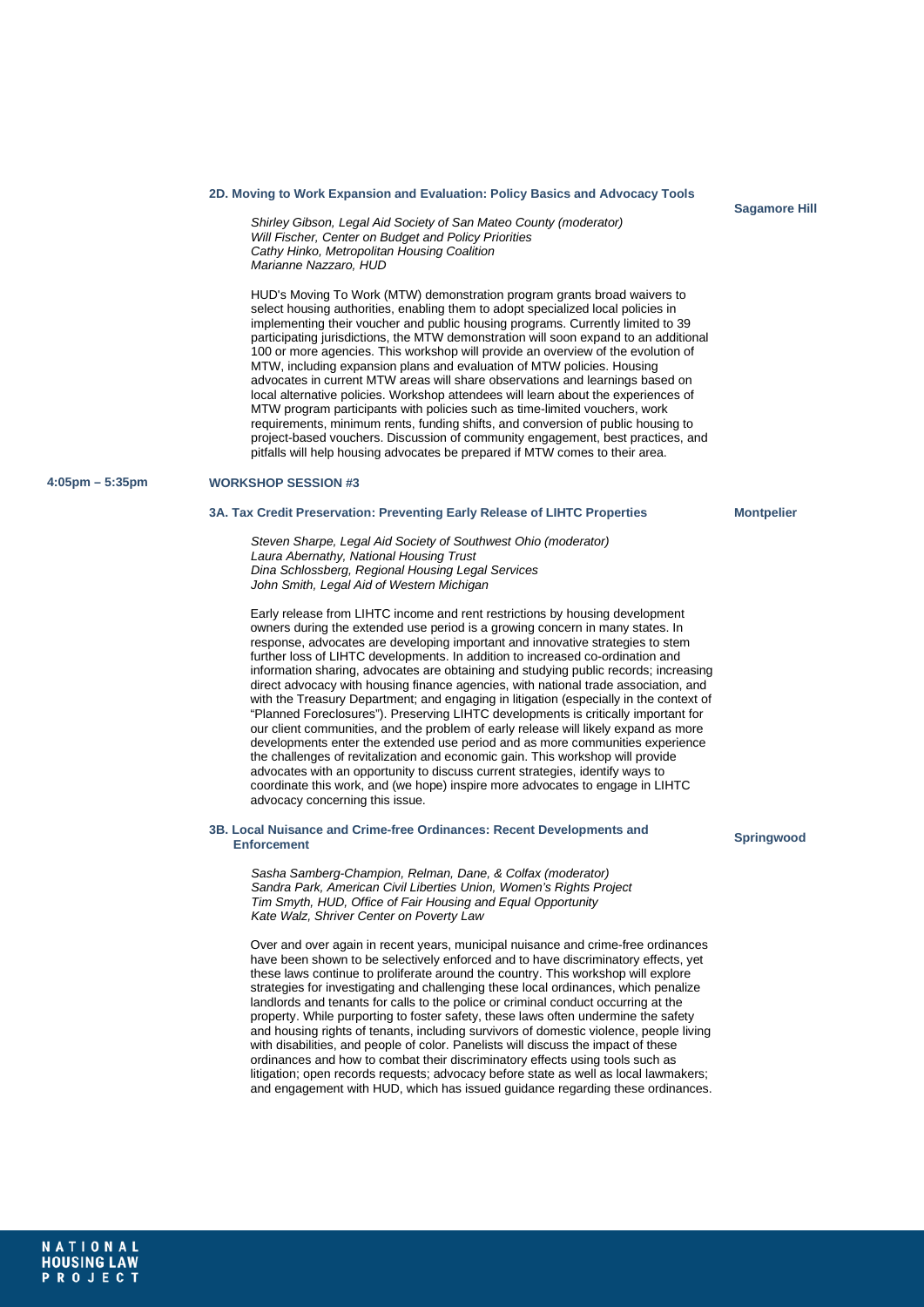|                                   | 3C. Building an Expansive Housing Movement                                                                                                                                                                                                                                                                                                                                                                                                                                                                                                                                                                                                                                                                                                                                                                                                                                                                                                                                                                                                                                                                                                                                                                                                                                                                       |                        |
|-----------------------------------|------------------------------------------------------------------------------------------------------------------------------------------------------------------------------------------------------------------------------------------------------------------------------------------------------------------------------------------------------------------------------------------------------------------------------------------------------------------------------------------------------------------------------------------------------------------------------------------------------------------------------------------------------------------------------------------------------------------------------------------------------------------------------------------------------------------------------------------------------------------------------------------------------------------------------------------------------------------------------------------------------------------------------------------------------------------------------------------------------------------------------------------------------------------------------------------------------------------------------------------------------------------------------------------------------------------|------------------------|
|                                   | Elayne Weiss, National Low-Income Housing Coalition (moderator)<br>Peggy Bailey, Center on Budget and Policy Priorities<br>Harry Lawson, National Education Association<br>Mindy Mitchell, National Alliance to End Homelessness<br>Danielle Rosario, Fortune Society                                                                                                                                                                                                                                                                                                                                                                                                                                                                                                                                                                                                                                                                                                                                                                                                                                                                                                                                                                                                                                            | <b>Sagamore Hill</b>   |
|                                   | Research shows that investments in affordable housing reduce poverty and<br>homelessness, improve health and educational outcomes, and strengthen the<br>economy. This panel will explore how an expansive movement across sectors -<br>health, education, homelessness, criminal justice, civil rights, and beyond – can<br>coalesce to support affordable housing for America's lowest-income people and<br>families.                                                                                                                                                                                                                                                                                                                                                                                                                                                                                                                                                                                                                                                                                                                                                                                                                                                                                          |                        |
|                                   | 3D. E-RAD-icating Public Housing: What You Need to Know about<br>the Rental Assistance Demonstration                                                                                                                                                                                                                                                                                                                                                                                                                                                                                                                                                                                                                                                                                                                                                                                                                                                                                                                                                                                                                                                                                                                                                                                                             |                        |
|                                   | Jessica Cassella, National Housing Law Project (moderator)<br>Emily Coffey, Shriver Center on Poverty Law<br>Rasheedah Phillips, Community Legal Services of Philadelphia<br>David Prater, Disability Rights Maryland<br>Kimberly A. Rolla, Legal Aid Justice Center                                                                                                                                                                                                                                                                                                                                                                                                                                                                                                                                                                                                                                                                                                                                                                                                                                                                                                                                                                                                                                             | <b>Executive Room</b>  |
|                                   | Under the Rental Assistance Demonstration (RAD) program, HUD has authorized<br>the conversion of 225,000 public housing units nationwide to project-based vouchers<br>or project-based rental assistance. The current administration and Congress have<br>signaled an intention to expand RAD beyond these initial conversions. The<br>privatization of public housing can have consequences for tenants, but also presents<br>an opportunity for long-term solutions to the financing deficits faced by most public<br>housing authorities (PHAs). Attorneys and organizers are instrumental in ensuring<br>that tenants' rights are protected and maximized throughout the conversion process<br>and beyond. Panelists will share their experience with RAD before and after the<br>conversions occur. Issues include: tenant education and organizing rights; tenant<br>right to remain and prohibition on rescreening; long-term oversight and<br>affordability; Uniform Relocation Act and other tenant temporary relocation<br>protections; lease, house rules, and grievance procedure requirements; fair<br>housing and civil rights considerations for tenants; Low-Income Housing Tax Credit<br>issues; and much more! No matter where your local PHA is in the process, this<br>workshop will be RAD! |                        |
| $6:00 \text{pm} - 8:00 \text{pm}$ | <b>Reception</b>                                                                                                                                                                                                                                                                                                                                                                                                                                                                                                                                                                                                                                                                                                                                                                                                                                                                                                                                                                                                                                                                                                                                                                                                                                                                                                 | <b>Atrium Ballroom</b> |

# **Saturday, October 14, 2017**

**Presentations of the** *David B. Bryson Award* **and the** *Housing Justice Award*

| <b>TIME</b>       | <b>DESCRIPTION</b>                                                                                                                                                                                                                                                                                                                                                                                                                                                                                                          | <b>LOCATION</b>       |
|-------------------|-----------------------------------------------------------------------------------------------------------------------------------------------------------------------------------------------------------------------------------------------------------------------------------------------------------------------------------------------------------------------------------------------------------------------------------------------------------------------------------------------------------------------------|-----------------------|
| $8:00am - 8:30am$ | <b>Breakfast Buffet</b>                                                                                                                                                                                                                                                                                                                                                                                                                                                                                                     | <b>Grand Ballroom</b> |
| $8:30am - 9:45am$ | <b>WORKSHOP SESSION #4</b>                                                                                                                                                                                                                                                                                                                                                                                                                                                                                                  |                       |
|                   | 4A. LGBT Housing Rights: Recent Developments, Advocacy, and Litigation Strategies                                                                                                                                                                                                                                                                                                                                                                                                                                           | <b>Sagamore Hill</b>  |
|                   | Sasha Samberg-Champion, Relman, Dane, & Colfax (moderator)<br>Sharon McGowan, Lambda Legal<br>Joseph Wardenski, Relman, Dane, & Colfax                                                                                                                                                                                                                                                                                                                                                                                      |                       |
|                   | Lesbian, gay, bisexual, and transgender (LGBT) individuals and families face high<br>rates of discrimination in the housing market. Courts are increasingly recognizing<br>that the Fair Housing Act and other civil rights laws bar discrimination against LGBT<br>people on the basis of sex, including because of sexual orientation and gender<br>identity. This workshop will explore the quickly moving state of the law with respect<br>to discrimination against LGBT people in various contexts—including housing. |                       |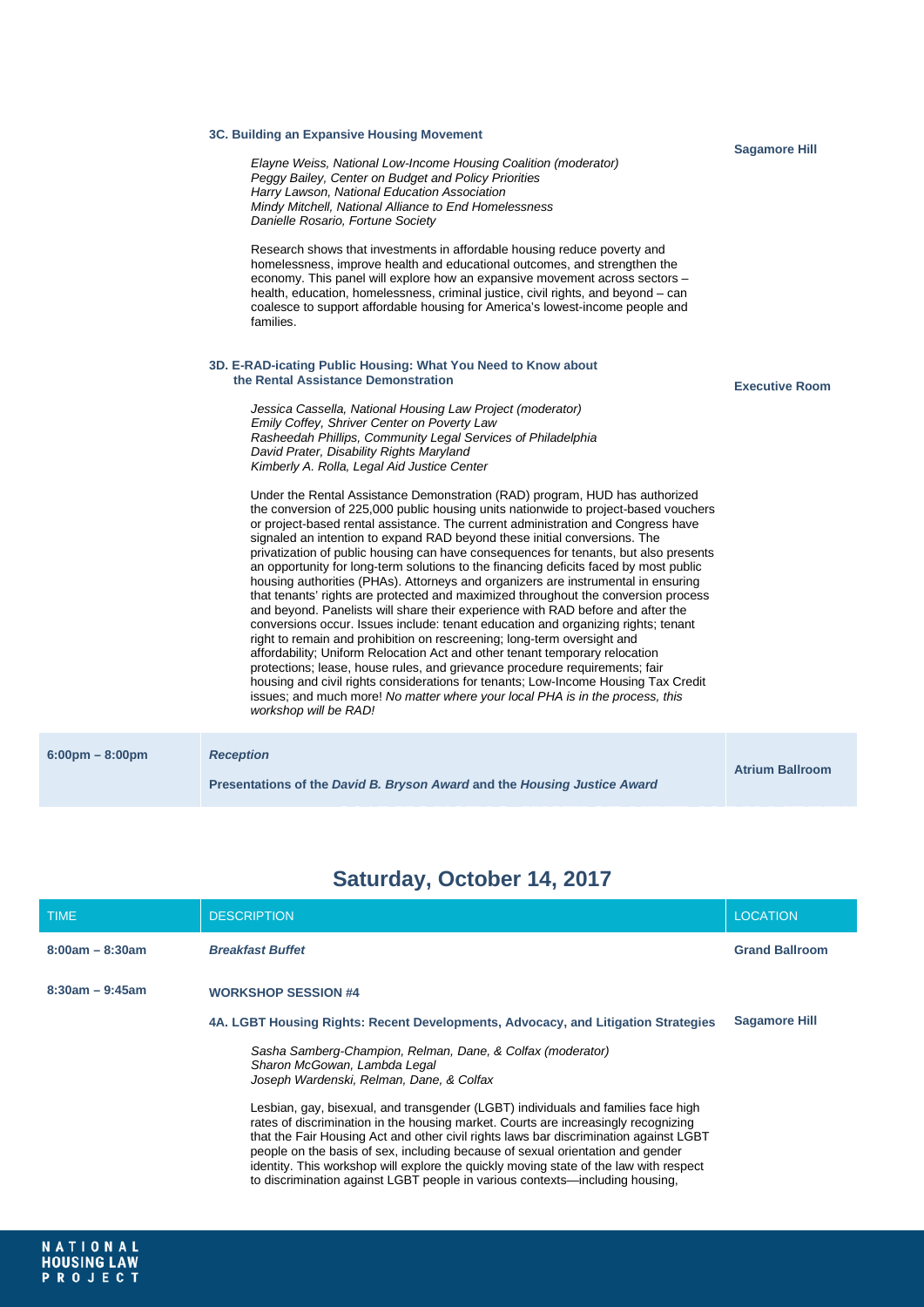education, and employment—and will discuss recent federal court decisions clarifying federal legal protections available to LGBT individuals. The workshop will provide attendees with an overview of the types of discrimination commonly faced by LGBT individuals in housing and the federal legal protections for individuals targeted for such discrimination. This workshop also will discuss strategic considerations as to how best to protect the LGBT community's fair housing rights, including identifying potential cases, increasing awareness in the LGBT community of existing legal protections, and building bridges between fair housing advocates, housing providers, and LGBT advocates in support of this work.

#### **4B. AFFH Sandwich: Implementation Lessons and the Future of the Affirmatively Furthering Fair Housing Rule**

**Executive Room**

*Lael Robertson, Housing Justice Center Nelima Sitati Munene, African Career & Education Resource, Inc. Ashley Werner, Leadership Counsel for Justice and Accountability Alyssa Wetzel-Moore, City of St. Paul – Human Rights Department*

The Assessment of Fair Housing (AFH) process is likely coming to a community or housing authority near you. As housing advocates prepare to participate in the AFH, this workshop provides important reflections on the outgoing Analysis of Impediments ("AI") process. Panelists will discuss their experiences participating in past AIs in their communities, and will offer their thoughts on approaching fair housing planning -- specifically from the perspectives of of legal services attorneys, community-based advocates, and local government. The speakers will discuss what brought them to the AI process, the vital role of community and resident engagement, and following up after the planning process is complete. The panel will focus on the prior AIs for Minnesota's Twin Cities, and Fresno, California. The session will conclude with a period for Q&A.

# **4C. Section 8 Voucher Terminations: Judicial Review**

*Fred Fuchs, Texas RioGrande Legal Aid (moderator & presenter) Michelle Gilbert, Legal Aid Foundation of Chicago C. Martin Lawyer, III, Bay Area Legal Services Mac McCreight, Greater Boston Legal Services*

Section 8 voucher participants whose voucher assistance is terminated by a public housing authority are entitled to challenge the termination though the judicial process. Some states provide for review through their state administrative procedure act; in other states, no state review procedure is provided, and challenges must be asserted through 42 U.S.C. § 1983. Each procedure presents different legal obstacles. This workshop will address some of the issues unique to § 1983 lawsuits and to state court administrative review lawsuit and suggest strategies for advocates to maximize the likelihood of success for their clients.

#### **4D. The Day Has Come: The Resurgence of the Housing Civil Right to Counsel Movement**

*John Pollock, National Coalition for a Civil Right to Counsel (moderator & presenter) Beth Mellen Harrison, Legal Aid Society of the District of Columbia Eric Tars, National Law Center on Homelessness & Poverty*

New York City's announcement that it will be providing a right to counsel in housing court caps off the extraordinary renaissance and growth of the national housing right to counsel movement as a tool to prevent homelessness and improve housing stability. This workshop will look at legislative right to counsel efforts in a number of jurisdictions, the inclusion of a right to counsel in national policy work such as the "Housing Not Handcuffs" campaign and the "Justice Index", and research initiatives providing support for a right to counsel by demonstrating the significant impact of representation in housing cases.

# **10:00am – 11:15am WORKSHOP SESSION #5**

# **5A. Protecting Tenant Privacy under an Anti-Immigrant Administration**

*Megan Haberle, Poverty & Race Research Action Council (moderator) Navneet K. Grewal, Western Center on Law & Poverty Ed Johnson, Oregon Law Center Sam Moss, Mission Housing Development Corporation Karlo Ng, National Housing Law Project*

# **Springwood**

# **Montpelier**

**Sagamore Hill**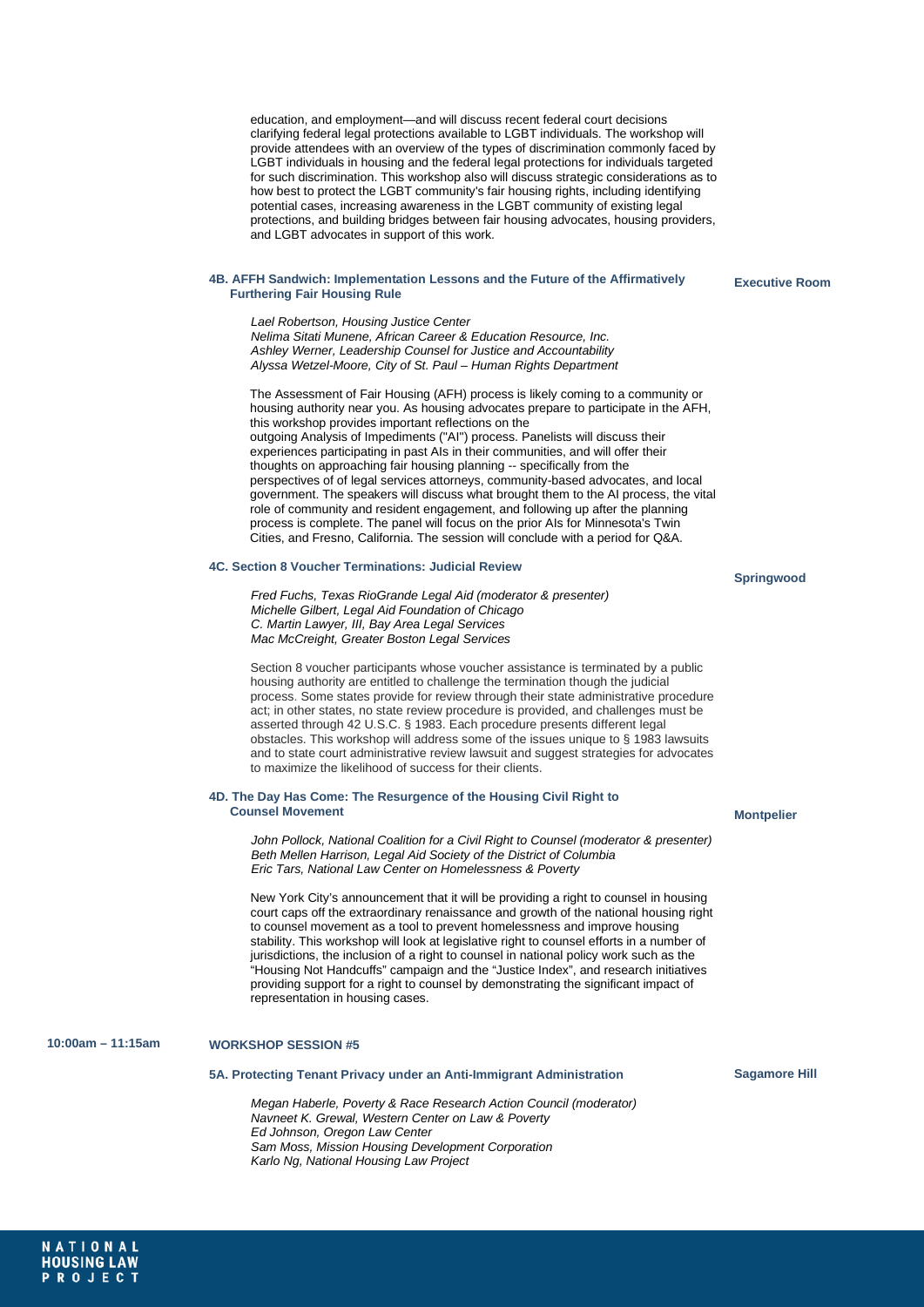This workshop brings together advocates that have been developing strategies to ensure that the information that federally subsidized housing providers – from housing authorities to supportive housing providers – collect from immigrant tenants is not used to initiate or further immigration enforcement actions. The panelists will outline: current immigration restrictions; existing law that protects (or does not protect) tenant information; and steps that tenants and housing providers can take to protect immigrant residents. Panelists will facilitate a strategy discussion among workshop participants focused on developing ideas for protective state policies. actions that tenants and housing providers can take, and potential litigation.

### **5B. A Home on Reentry: Challenging Housing Barriers for People with Criminal Records**

**Springwood**

*Deborah Thrope, National Housing Law Project (moderator) Catherine Cone, Washington Lawyers' Committee for Civil Rights and Urban Affairs Ryan Downer, Relman, Dane, & Colfax Kate Scott, Equal Rights Center*

In April 2016, HUD issued groundbreaking guidance explaining that criminal record screening policies may violate the Fair Housing Act. Although the fate of the guidance is uncertain, the underlying legal justifications of the guidance still provide the foundation for a FHA challenge to such policies. This workshop will discuss the two theories for challenges these policies: discriminatory treatment and disparate impact. In particular, we will delve into issues such as proving disparate impact, anticipating potential defenses, partnering with fair housing organizations, and developing model policies. We will discuss these issues in the context of current cases (*Fortune Society v. Sand Castle Housing Development Corp*; *Maurice Alexander v. Edgewood Corp., et al*) as well as a recent fair housing audit conducted by the Equal Justice Center.

#### **5C. Housing Choice Vouchers: Update on Federal Policy and Funding**

*Douglas Rice, Center on Budget and Policy Priorities (moderator) Will Fischer, Center on Budget and Policy Priorities Mac McCreight, Greater Boston Legal Services*

During the 115<sup>th</sup> Congress, policymakers will make decisions about Housing Choice Voucher program funding and policy that could have far-reaching consequences for low-income families and communities. It is essential for program stakeholders and advocates to understand what's at stake in these decisions, and to do what they can to protect and expand existing resources, and promote policy changes that will improve the program's effectiveness. Panelists will bring participants up to date on Housing Choice Voucher funding and policy issues that are pending before Congress and the Trump Administration, as well as provide guidance on how to influence policymakers' decision-making effectively.

# **5D. Housing Not Handcuffs: Opposing the Criminalization of Homelessness**

*Eric Tars, National Law Center on Homelessness & Poverty (moderator) Rob Robinson, National Economic & Social Rights Initiative Kimberly Leefatt, Latham & Watkins Lydia Milnes, Mountain State Justice*

Imagine a world where it is illegal to sit down. Could you survive if there were no place you were allowed to fall asleep, to store your belongings, or to stand still? In communities across the nation, these harmless, unavoidable behaviors are treated as criminal activity for persons experiencing homeless, often forcing them into health-threatening situations to avoid detection and creating arrest records that put further barriers between these individuals and the access to housing and services they need. Criminalization of homelessness has been condemned by domestic courts and international human rights monitors, and the federal government and a number of communities have demonstrated success in promoting and utilizing constructive alternatives approaches. This workshop will feature those with direct experience of criminalization, share examples of constructive alternative policies and the strategies used to achieve them, and provide specific legal tools for advocacy in courtrooms and city council chambers.

### **11:30am – 12:45pm WORKSHOP SESSION #6**

NATIONAL **HOUSING LAW** PROJECT

# **6A. Combating Displacement with Litigation and Advocacy**

*Tim Thompson, Housing Justice Center (moderator & presenter) Bob Damewood, Regional Housing Legal Services Deepika Sharma, Public Counsel*

#### **Executive Room**

#### **Montpelier**

**Springwood**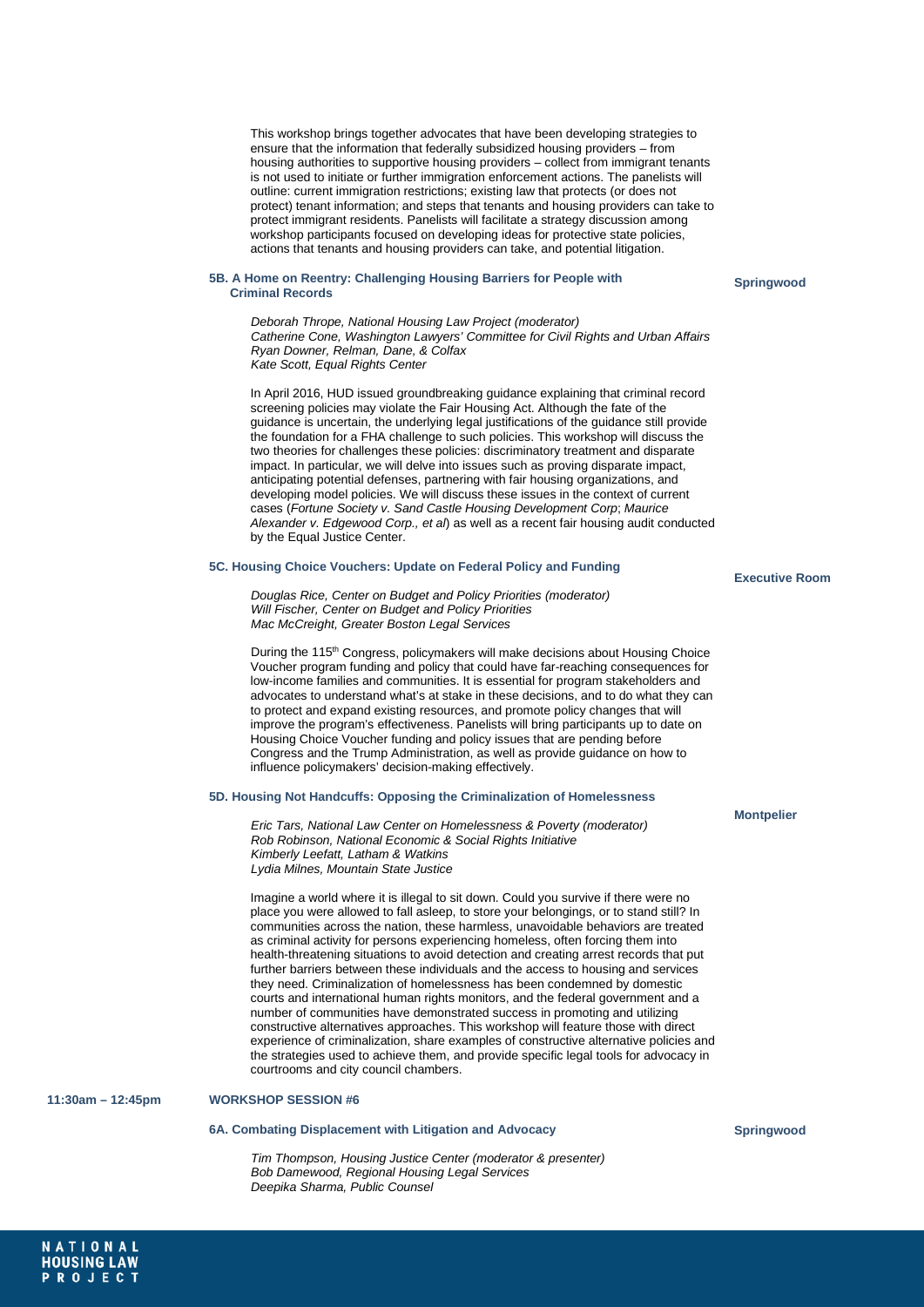Gentrification can result in the elimination of affordable housing stock in neighborhoods and communities experiencing increased demand for housing, displacing many long-term community residents. This workshop will focus on both litigation and policy-based strategies to combat the forces of displacement brought about by gentrification, and to protect populations such as low-income tenants, communities of color, families with children, elderly residents, and persons with disabilities. Panelists will present case studies and describe real-world successes and challenges in using various approaches to stem displacement trends in gentrifying areas. A portion of the panel will be devoted to Q&A, but audience members are encouraged to engage the speakers throughout the workshop.

#### **6B. Fair Housing Rights of Immigrant and Limited-English Proficient Populations**

*Renee Williams, National Housing Law Project (moderator) Scott Chang, Housing Rights Center Ilene Jacobs, California Rural Legal Assistance*

This workshop will focus on how advocates can combat national origin discrimination in housing, using both litigation and policy advocacy approaches. Panelists will review past responses to housing practices such as: English-only policies, targeted code enforcement directed at immigrant populations, citizenship requirements, and local anti-immigrant ordinances. The workshop will also provide an overview of Fair Housing Act and Title VI protections for LEP tenants and applicants. This discussion will include a summary of HUD's 2016 LEP fair housing memo. The session will conclude with Q&A, but audience participation throughout the workshop is highly encouraged

# **6C. Advocacy Strategies to End Lead Poisoning and Asthma in Housing**

*Emily A. Benfer, Yale Law School Solomon Center for Health Law & Policy (moderator) Daniel Carpenter-Fold, National Resources Defense Council Emily Coffey, Shriver Center on Poverty Law Megan Haberle, Poverty & Race Research Action Council Beth Mellen Harrison, Legal Aid Society of the District of Columbia Megan Hudson, Kids Legal – Lead Paint Project Kathy Zeisel, Children's Law Center*

Thirty-five million homes in the United States have one or more health and safety hazard. Substandard and inadequate housing and environmental conditions can result in severe health problems, including infectious and chronic disease, injuries, and permanent disability. On average, poor conditions affect low-income renters and federally assisted housing participants more than other populations. Nearly a third of asthma cases result from substandard housing conditions, and over 24 million homes have lead-based paint hazards that put children at risk of lead poisoning and irreversible neurological damage. HUD estimates that 450,000 federally assisted housing units have lead-based paint and are too frequently located in areas of environmental contamination that increases exposure to neurotoxins and carcinogens. Yet, federal law and the majority of local laws take a "wait and see" approach that delay mold and lead hazard inspections of the home until after a resident suffers serious health consequences. This session will provide an overview of environmental health hazards and their prevalence among low-income communities, describe client rights and grantee/owner obligations in federally assisted and private housing, suggest litigation strategies, and provide an overview of federal and local policy efforts to achieve healthy housing and communities.

#### **6D. Challenging Eviction Rent Deposit Requirements**

*Jeff Hearne, Legal Services of Greater Miami (moderator) Lee Camp, ArchCity Defenders Jith Meganathan, Western Center on Law & Poverty*

In some states, low-income tenants do not have the ability to defend evictions because they are required to deposit rent with the court to raise defenses. Landlords in states without a rent deposit requirement have introduced legislation to expand this requirement across the country. This workshop will provide a background on the law, and discuss strategies to challenge these statutes through litigation and legislative advocacy.

**Sagamore Hill**

**Executive Room**

**Montpelier**